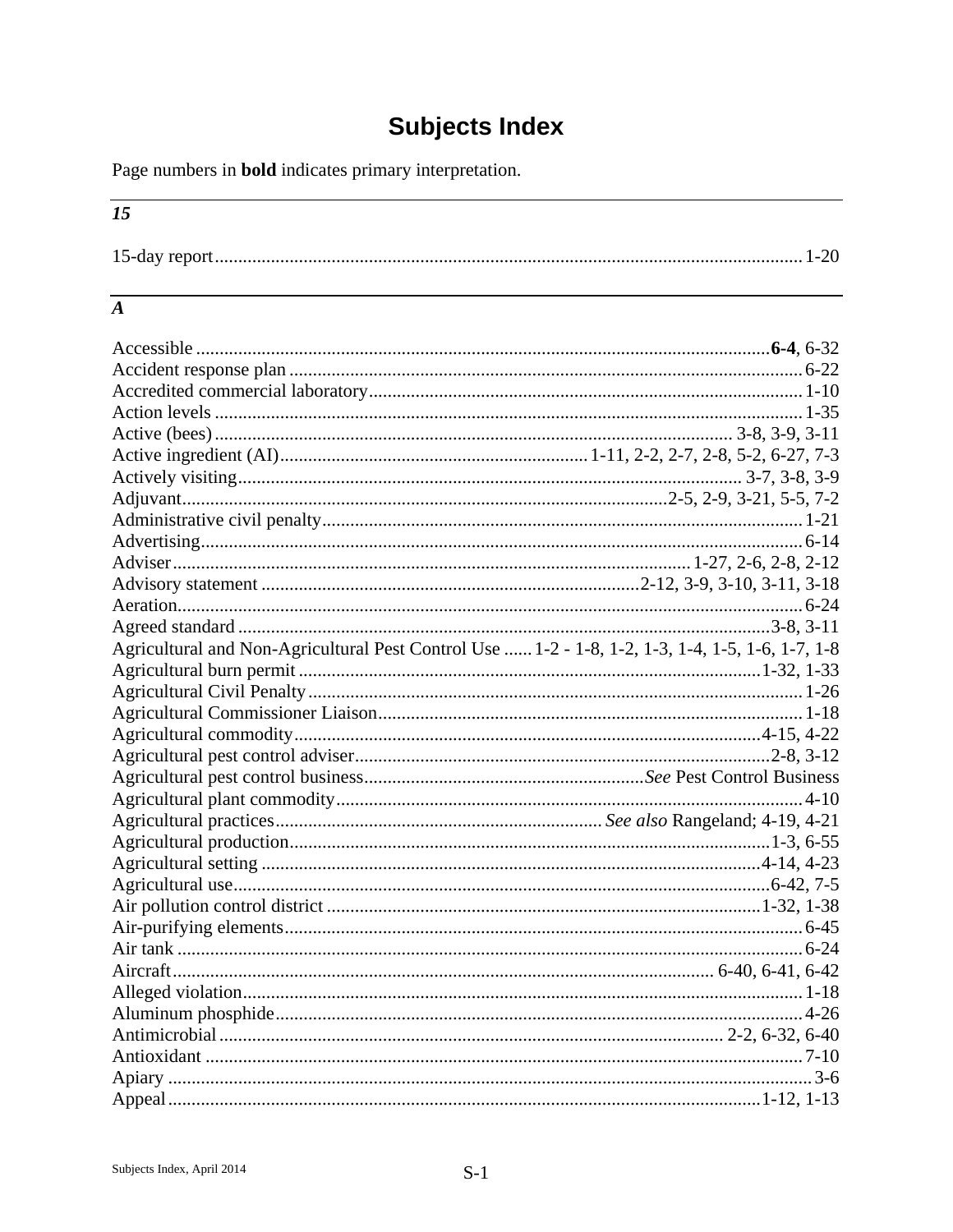| Application for/Notification of State Registration of a Pesticide to Meet a Special Local Need<br>$5-3$ |  |
|---------------------------------------------------------------------------------------------------------|--|
|                                                                                                         |  |
|                                                                                                         |  |
|                                                                                                         |  |
|                                                                                                         |  |
|                                                                                                         |  |
|                                                                                                         |  |
| Applicator . 1-24, 1-25, 1-26, 1-27, 1-32, 2-3, 2-7, 2-9, 3-2, 3-6, 3-7, 3-10, 3-20, 4-12, 6-22, 6-24,  |  |
| $6 - 26$                                                                                                |  |
|                                                                                                         |  |
|                                                                                                         |  |
|                                                                                                         |  |
|                                                                                                         |  |
|                                                                                                         |  |
|                                                                                                         |  |
|                                                                                                         |  |
|                                                                                                         |  |
|                                                                                                         |  |
|                                                                                                         |  |
|                                                                                                         |  |

#### $\overline{B}$

| Bud break. |  |
|------------|--|
|            |  |
|            |  |
|            |  |
|            |  |
|            |  |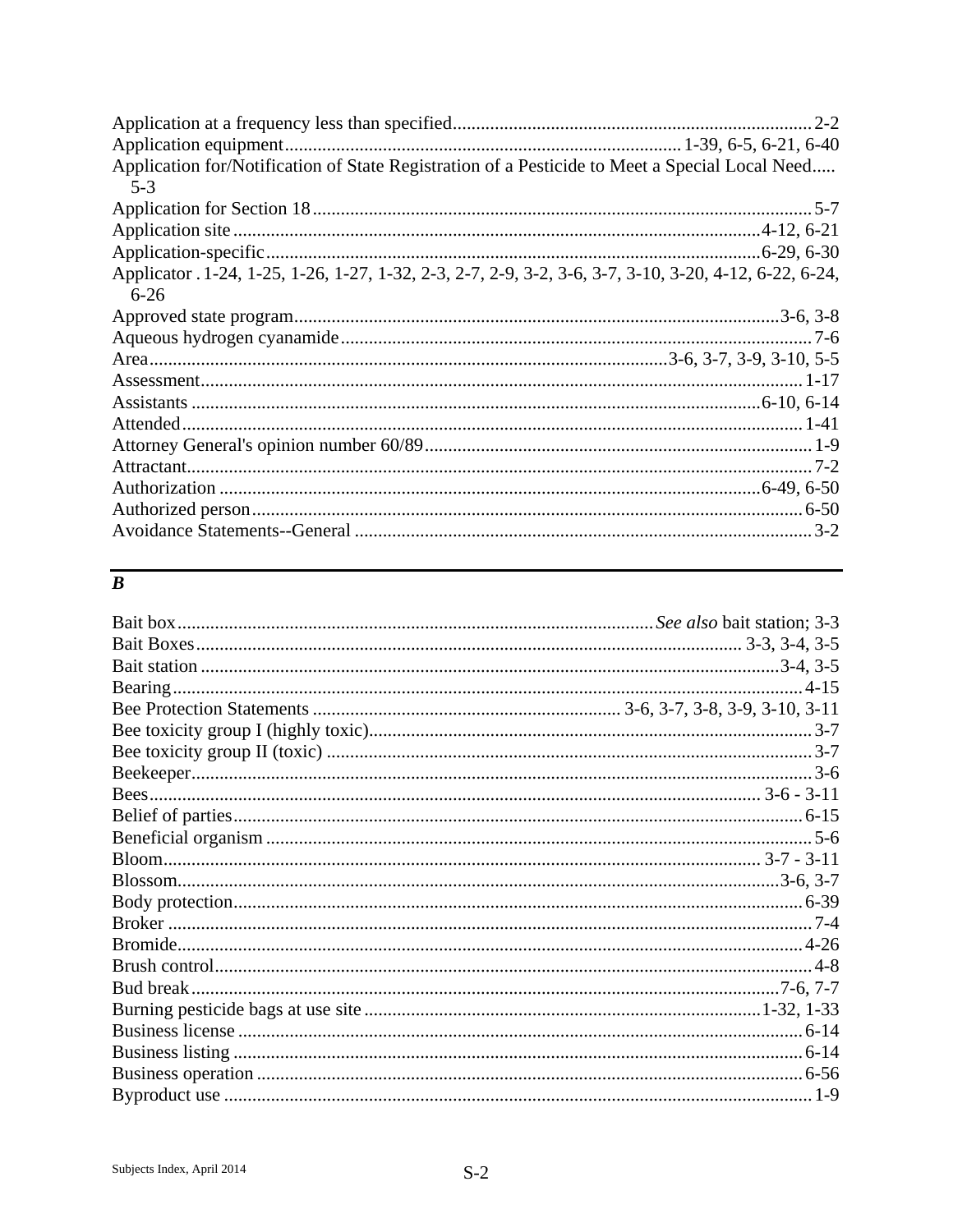#### $\overline{C}$

| California Department of Food and Agriculture Center for Analytical Chemistry  1-11 |  |
|-------------------------------------------------------------------------------------|--|
|                                                                                     |  |
| California Occupational Safety and Health Act (Cal/OSHA)  See Cal/OSHA              |  |
|                                                                                     |  |
|                                                                                     |  |
|                                                                                     |  |
|                                                                                     |  |
|                                                                                     |  |
|                                                                                     |  |
|                                                                                     |  |
|                                                                                     |  |
|                                                                                     |  |
|                                                                                     |  |
|                                                                                     |  |
|                                                                                     |  |
|                                                                                     |  |
|                                                                                     |  |
|                                                                                     |  |
|                                                                                     |  |
|                                                                                     |  |
|                                                                                     |  |
|                                                                                     |  |
|                                                                                     |  |
|                                                                                     |  |
|                                                                                     |  |
|                                                                                     |  |
|                                                                                     |  |
|                                                                                     |  |
|                                                                                     |  |
|                                                                                     |  |
|                                                                                     |  |
|                                                                                     |  |
|                                                                                     |  |
|                                                                                     |  |
|                                                                                     |  |
|                                                                                     |  |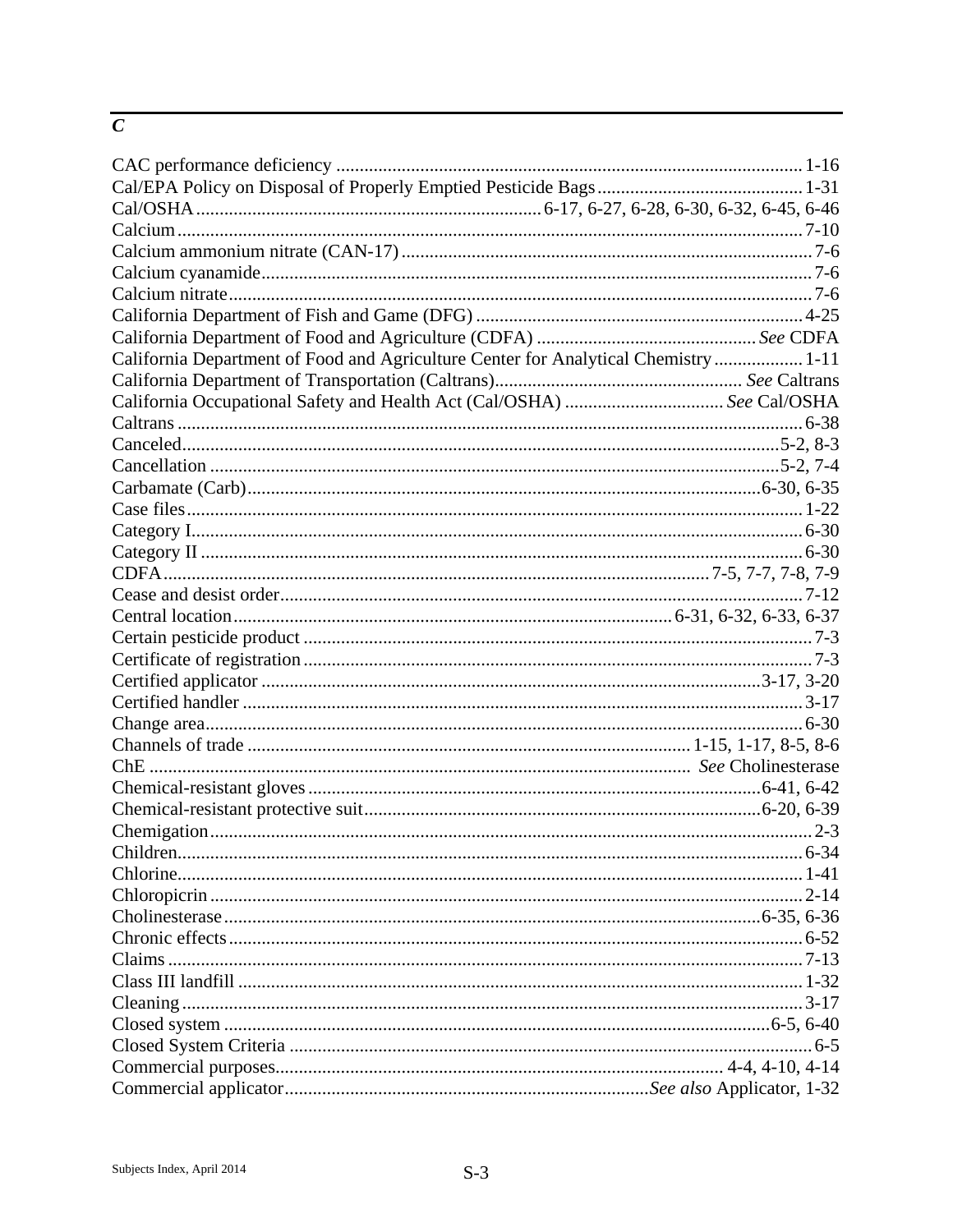| Commodity  1-3, 1-4, 1-5, 1-6, 1-9, 1-10, 1-12, 1-13, 1-14, 1-15, 1-28, 1-44, 2-2, 2-3, 2-5, 2-13, |  |
|----------------------------------------------------------------------------------------------------|--|
| 3-18, 4-4, 4-10, 4-11, 4-24, 5-2, 5-5, 5-7, 6-35, 6-54, 7-4, 8-5                                   |  |
|                                                                                                    |  |
|                                                                                                    |  |
|                                                                                                    |  |
| Common Law Determination FactorsSee also Independent Contractor/Employee Status; 6-10,             |  |
| $6 - 15$                                                                                           |  |
|                                                                                                    |  |
|                                                                                                    |  |
|                                                                                                    |  |
|                                                                                                    |  |
|                                                                                                    |  |
|                                                                                                    |  |
|                                                                                                    |  |
|                                                                                                    |  |
|                                                                                                    |  |
|                                                                                                    |  |
|                                                                                                    |  |
|                                                                                                    |  |
|                                                                                                    |  |
|                                                                                                    |  |
|                                                                                                    |  |
|                                                                                                    |  |
|                                                                                                    |  |
|                                                                                                    |  |
| Conflict with labeling  See also Conflict with the label, Labeling; 1-27, 2-2, 4-3, 4-14, 4-22,    |  |
| 5-3, 5-5, 5-9, 5-10, 8-2                                                                           |  |
|                                                                                                    |  |
|                                                                                                    |  |
|                                                                                                    |  |
|                                                                                                    |  |
|                                                                                                    |  |
|                                                                                                    |  |
|                                                                                                    |  |
|                                                                                                    |  |
|                                                                                                    |  |
|                                                                                                    |  |
|                                                                                                    |  |
|                                                                                                    |  |
|                                                                                                    |  |
|                                                                                                    |  |
|                                                                                                    |  |
|                                                                                                    |  |
|                                                                                                    |  |
|                                                                                                    |  |
|                                                                                                    |  |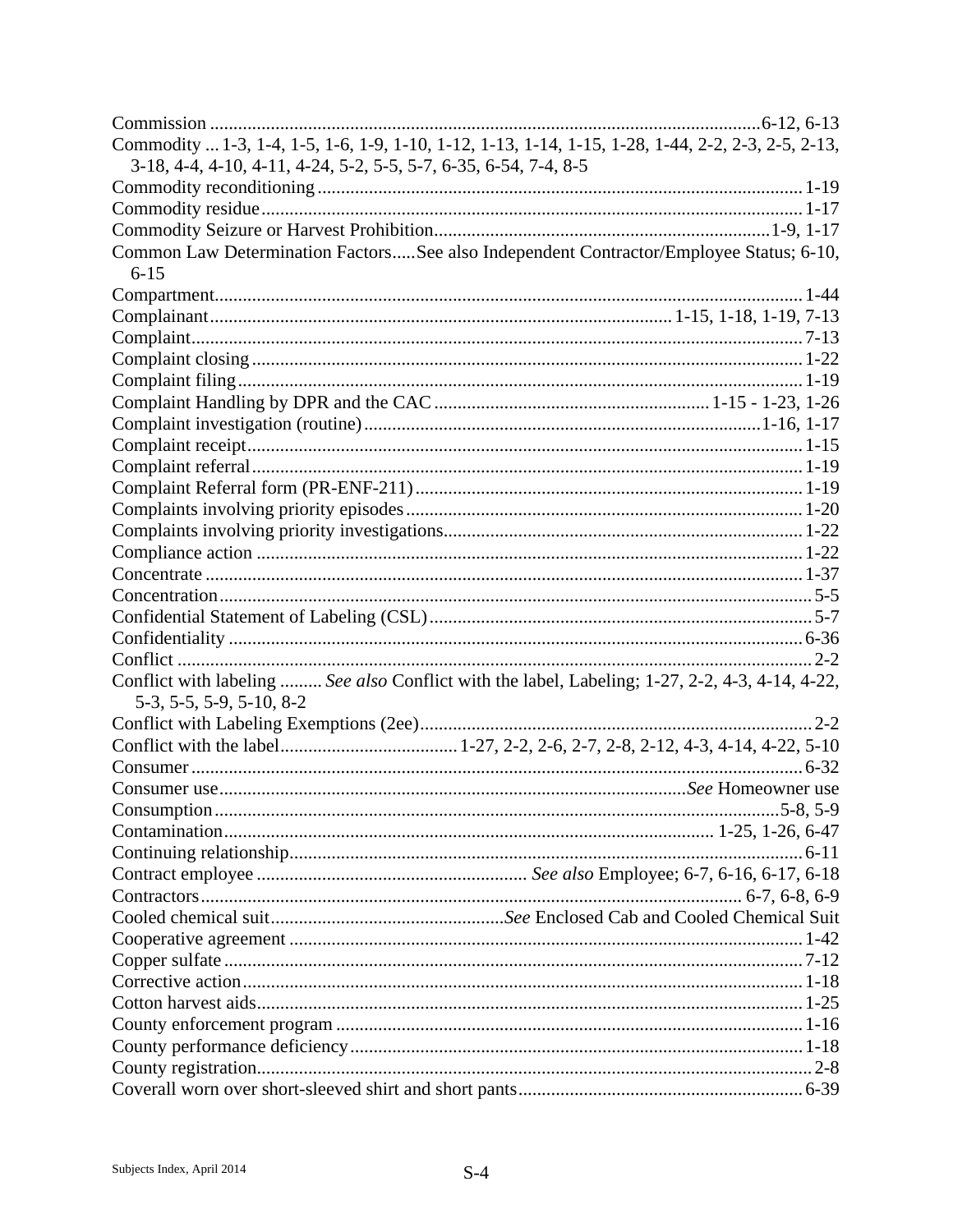| Crop 1-10, 1-12, 1-28, 1-34, 2-3, 2-4, 2-6, 2-8, 3-10, 4-4, 4-11, 4-15, 4-16, 4-20, 4-22, 4-24,<br>5-2, 5-9, 6-8, 6-49 |  |
|------------------------------------------------------------------------------------------------------------------------|--|
|                                                                                                                        |  |
|                                                                                                                        |  |
|                                                                                                                        |  |
|                                                                                                                        |  |
|                                                                                                                        |  |
|                                                                                                                        |  |

## $\overline{D}$

| Damage or injury to crops, property, humans, animals, or the environment 1-15, 1-25, 1-26 |  |
|-------------------------------------------------------------------------------------------|--|
|                                                                                           |  |
|                                                                                           |  |
|                                                                                           |  |
|                                                                                           |  |
|                                                                                           |  |
|                                                                                           |  |
|                                                                                           |  |
|                                                                                           |  |
|                                                                                           |  |
|                                                                                           |  |
|                                                                                           |  |
|                                                                                           |  |
|                                                                                           |  |
|                                                                                           |  |
|                                                                                           |  |
|                                                                                           |  |
|                                                                                           |  |
|                                                                                           |  |
|                                                                                           |  |
|                                                                                           |  |
|                                                                                           |  |
|                                                                                           |  |
|                                                                                           |  |
|                                                                                           |  |
|                                                                                           |  |
|                                                                                           |  |
|                                                                                           |  |
|                                                                                           |  |
|                                                                                           |  |
|                                                                                           |  |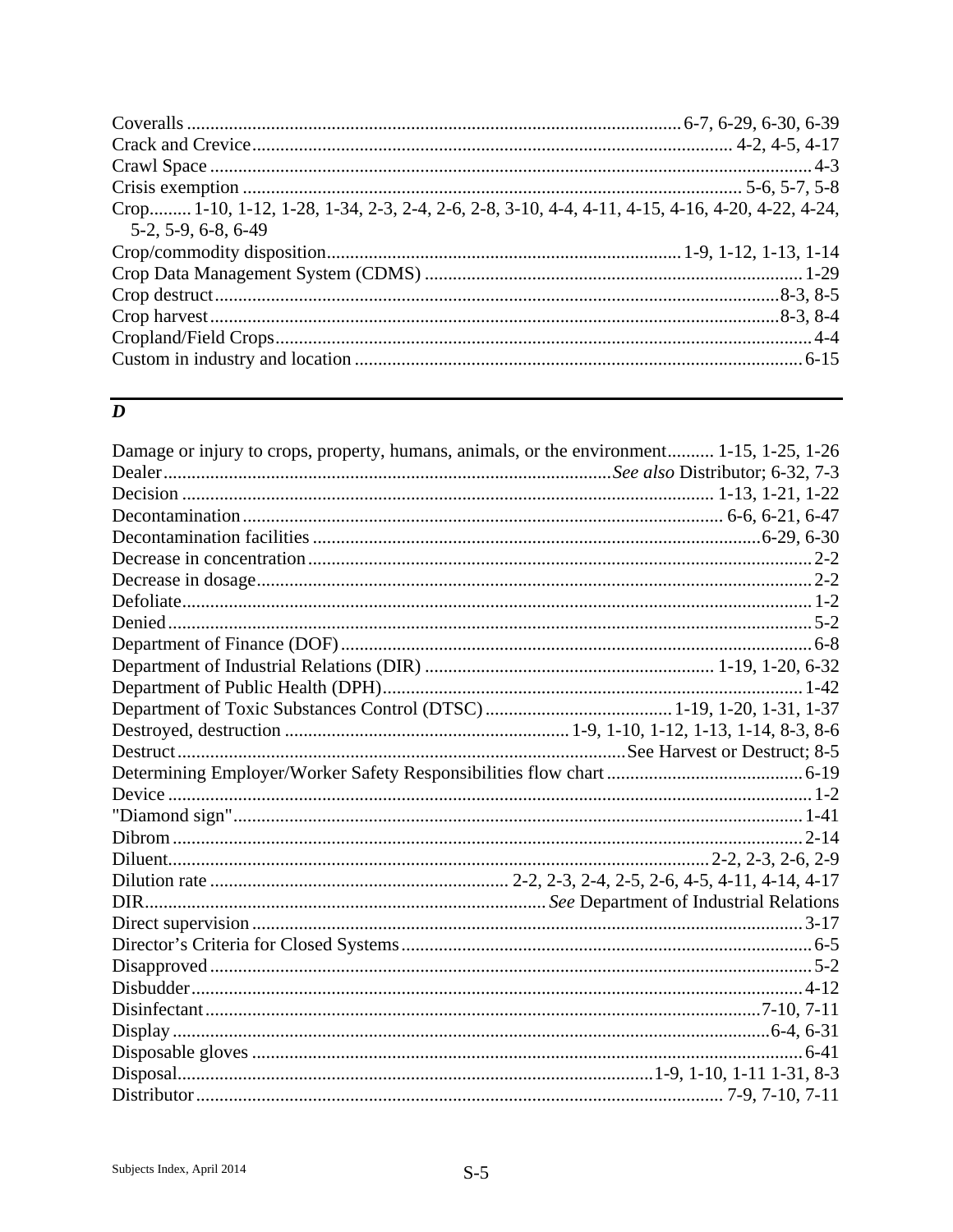#### $\overline{E}$

| Employee  1-19, 3-2, 6-3, 6-4, 6-5, 6-7, 6-8, 6-9, 6-10, 6-11, 6-13, 6-14, 6-15, 6-16, 6-17, 6-18, |  |
|----------------------------------------------------------------------------------------------------|--|
| 6-22, 6-23, 6-24, 6-26, 6-28, 6-29, 6-30, 6-31, 6-32, 6-33, 6-35, 6-36, 6-37, 6-40, 6-43, 6-44,    |  |
| $6-47, 6-53$                                                                                       |  |
|                                                                                                    |  |
|                                                                                                    |  |
|                                                                                                    |  |
|                                                                                                    |  |
|                                                                                                    |  |
| Employer 3-2, 6-3, 6-6, 6-7, 6-8, 6-9, 6-10, 6-11, 6-12, 6-14, 6-15, 6-16, 6-17, 6-18, 6-22, 6-26, |  |
| 6-27, 6-29, 6-30, 6-31, 6-32, 6-33, 6-35, 6-36, 6-39, 6-40, 6-43, 6-44, 6-46, 6-52                 |  |
|                                                                                                    |  |
|                                                                                                    |  |
|                                                                                                    |  |
|                                                                                                    |  |
|                                                                                                    |  |
|                                                                                                    |  |
|                                                                                                    |  |
|                                                                                                    |  |
|                                                                                                    |  |
|                                                                                                    |  |
|                                                                                                    |  |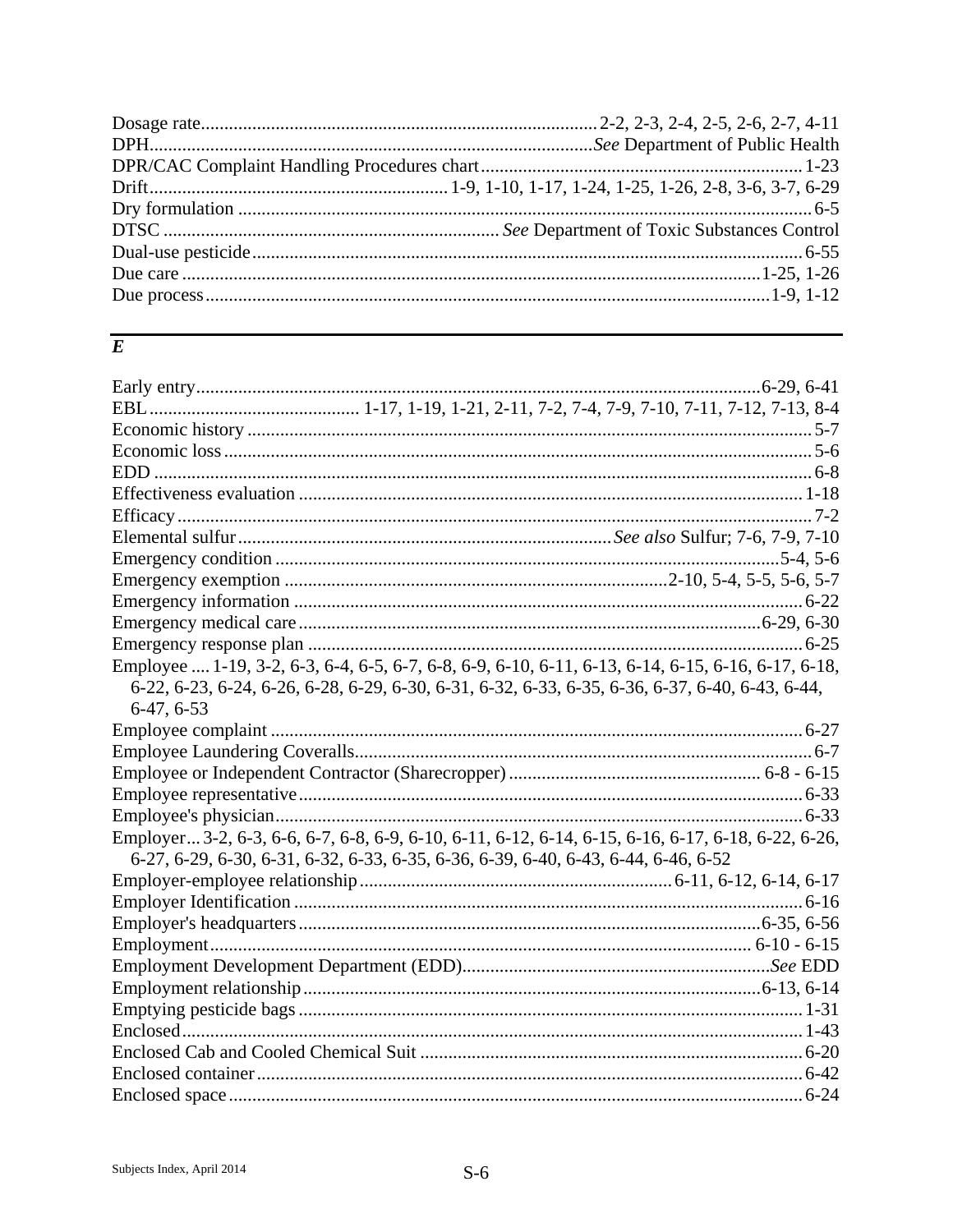# $\overline{F}$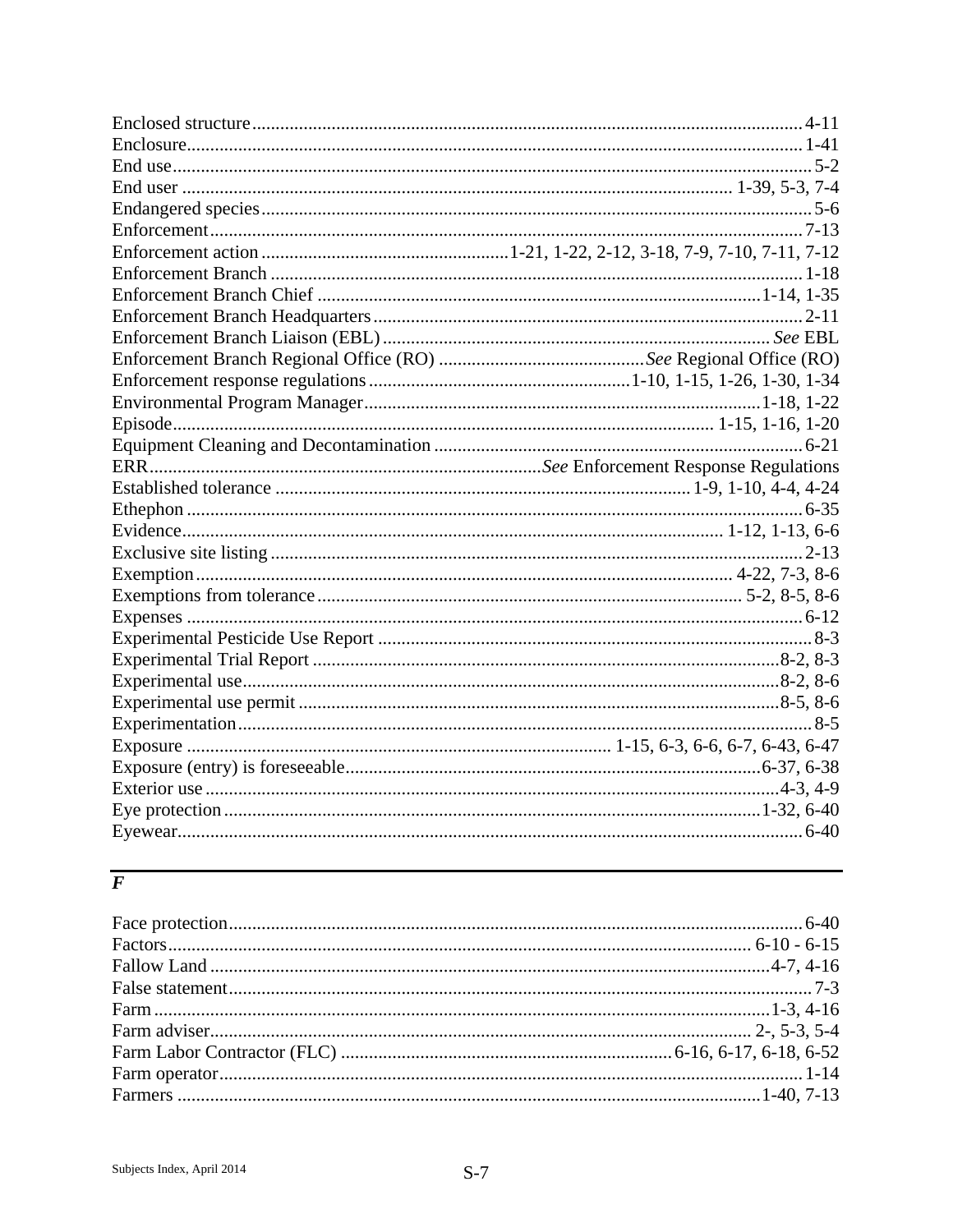| FIFRA Section 18 Emergency Exemption of Federal and State Agencies  See also Section 18;         |  |
|--------------------------------------------------------------------------------------------------|--|
| $5 - 4$                                                                                          |  |
|                                                                                                  |  |
|                                                                                                  |  |
|                                                                                                  |  |
|                                                                                                  |  |
|                                                                                                  |  |
|                                                                                                  |  |
|                                                                                                  |  |
|                                                                                                  |  |
| Food  1-9, 1-36, 1-39, 1-44, 2-8, 3-12, 3-13, 3-18, 4-4, 4-5, 4-6, 4-11, 4-15, 4-16, 4-18, 4-23, |  |
| 4-24, 5-2, 5-5, 5-8, 5-9, 7-4, 8-2, 8-6                                                          |  |
|                                                                                                  |  |
|                                                                                                  |  |
|                                                                                                  |  |
|                                                                                                  |  |
|                                                                                                  |  |
|                                                                                                  |  |
|                                                                                                  |  |
|                                                                                                  |  |
|                                                                                                  |  |
|                                                                                                  |  |
|                                                                                                  |  |
|                                                                                                  |  |
|                                                                                                  |  |
|                                                                                                  |  |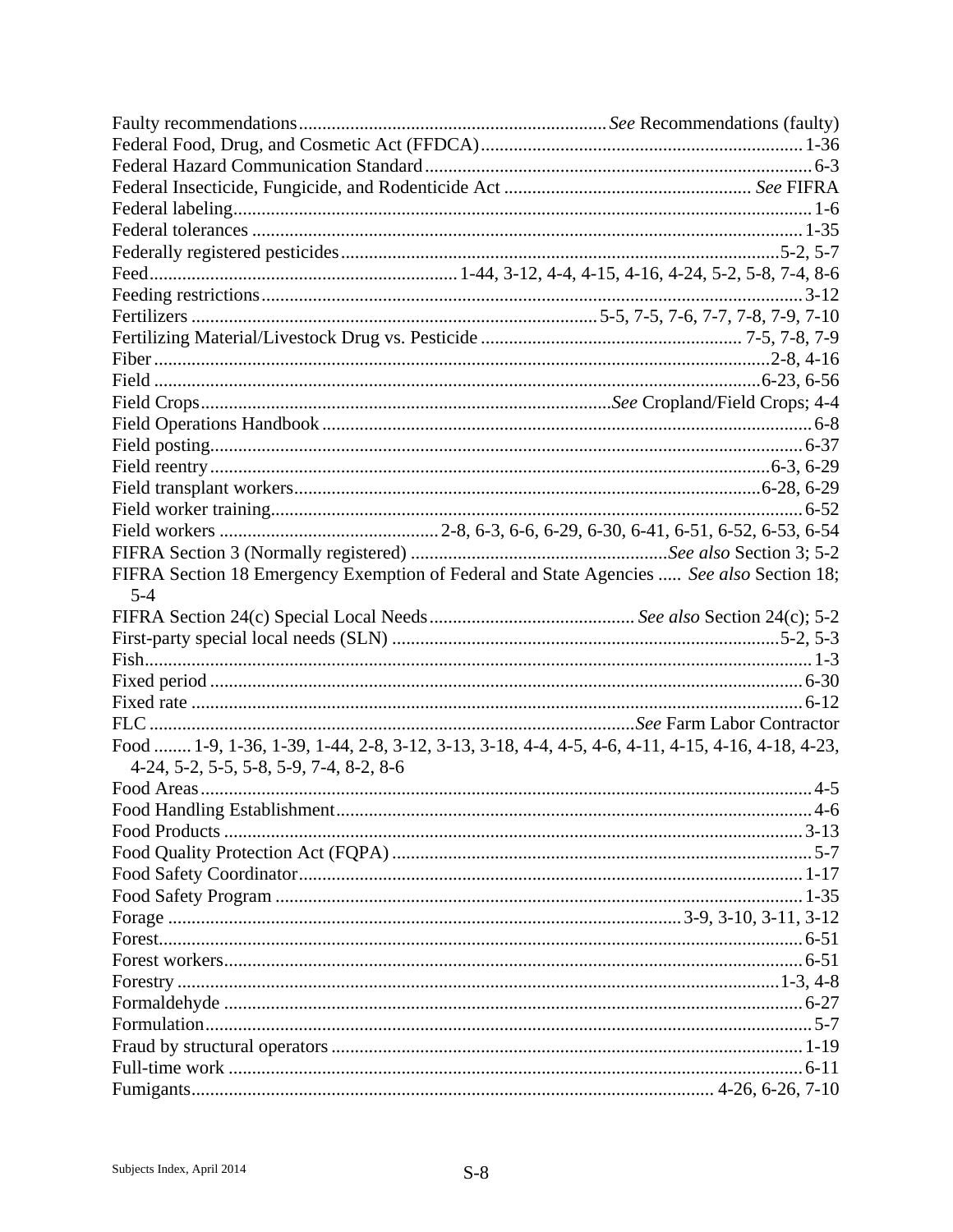## $\overline{G}$

| Grower  1-14, 1-17, 1-44, 3-12, 3-18, 4-4, 4-24, 5-2, 5-6, 6-3, 6-16, 6-17, 6-18, 6-22, 6-31, 6-48, |      |
|-----------------------------------------------------------------------------------------------------|------|
| $6-50, 6-52, 6-54, 7-9, 7-10$                                                                       |      |
|                                                                                                     |      |
|                                                                                                     |      |
|                                                                                                     |      |
|                                                                                                     |      |
|                                                                                                     | 6-48 |
|                                                                                                     |      |

# $\overline{H}$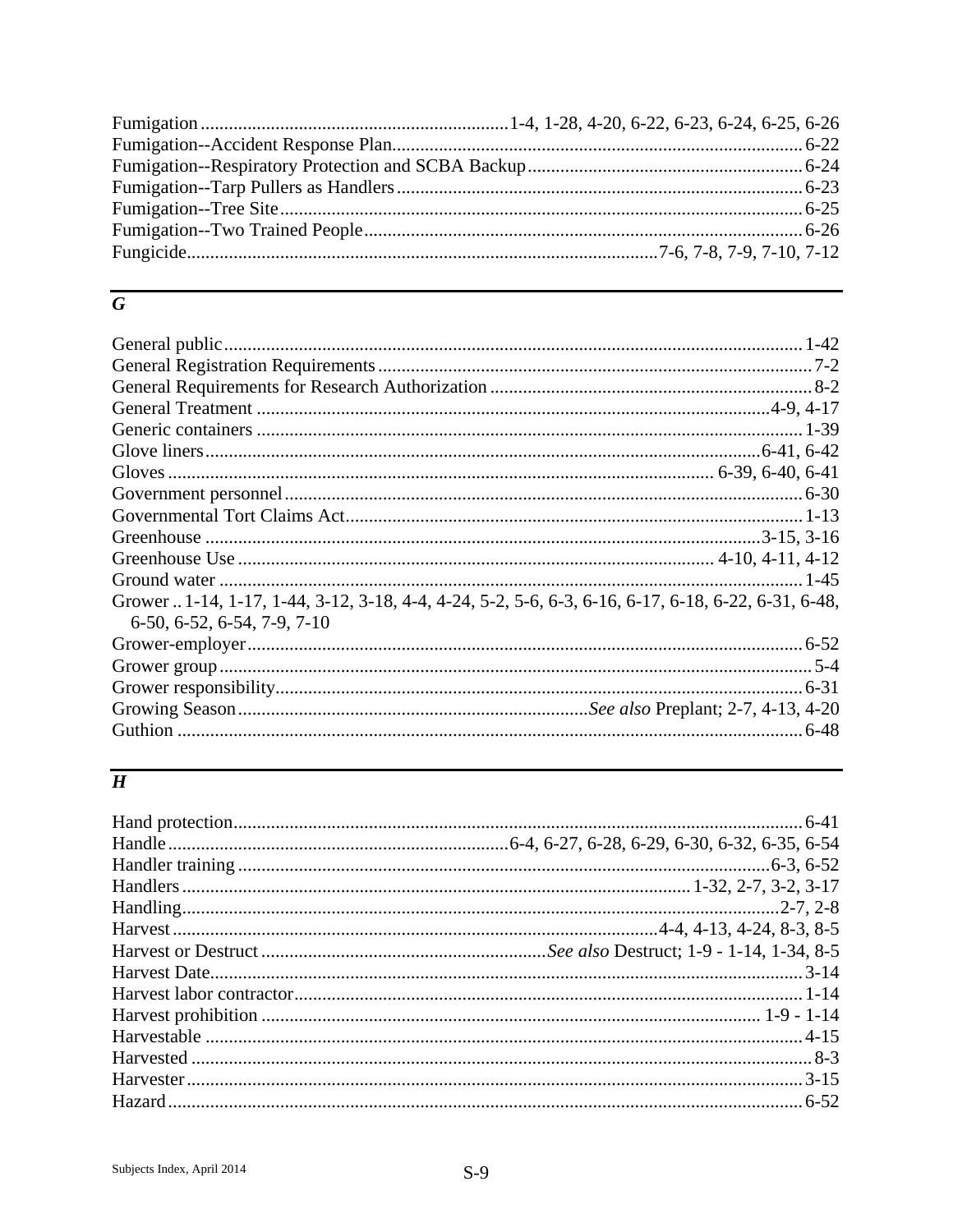# $\overline{I}$

| Illegal mixing of two pesticides with same A.I.  See also definition of growing season; 2-7, 2-8 |  |
|--------------------------------------------------------------------------------------------------|--|
|                                                                                                  |  |
|                                                                                                  |  |
|                                                                                                  |  |
|                                                                                                  |  |
|                                                                                                  |  |
|                                                                                                  |  |
|                                                                                                  |  |
|                                                                                                  |  |
|                                                                                                  |  |
|                                                                                                  |  |
|                                                                                                  |  |
|                                                                                                  |  |
|                                                                                                  |  |
|                                                                                                  |  |
|                                                                                                  |  |
|                                                                                                  |  |
|                                                                                                  |  |
|                                                                                                  |  |
|                                                                                                  |  |
|                                                                                                  |  |
|                                                                                                  |  |
|                                                                                                  |  |
|                                                                                                  |  |
|                                                                                                  |  |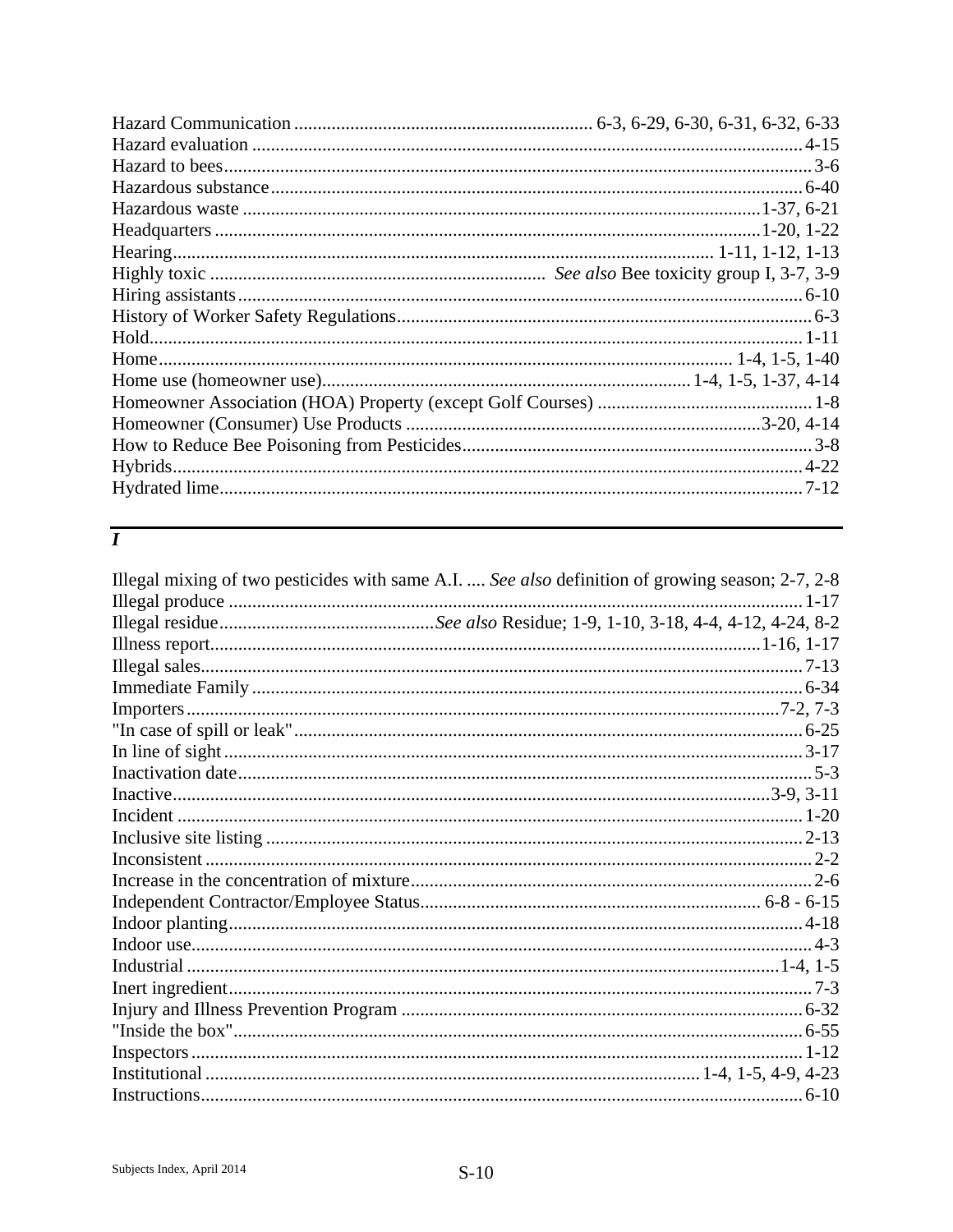| $1 - 21$ |
|----------|
|          |
|          |
|          |
|          |
|          |
|          |

#### $\overline{\overline{J}}$

|--|

# $\overline{L}$

| Label, labels  1-27, 2-2, 2-3, 2-4, 2-8, 2-10, 2-14, 3-3, 3-4, 3-5, 3-12, 3-20, 4-5, 4-11, 4-26, 5-7, |  |
|-------------------------------------------------------------------------------------------------------|--|
| 5-10, 6-3, 6-22, 6-37, 6-38, 6-39, 6-45, 6-51, 6-53, 6-55, 7-3                                        |  |
|                                                                                                       |  |
|                                                                                                       |  |
|                                                                                                       |  |
|                                                                                                       |  |
| Labeling  1-6, 1-9, 1-16, 1-17, 1-25, 1-28, 1-30, 1-40, 3-2, 3-3, 3-4, 3-5, 3-6, 3-7, 3-8, 3-9, 3-10, |  |
| 3-11, 3-12, 3-13, 3-15, 3-17, 3-18, 3-19, 3-20, 3-21, 4-7, 4-10, 4-11, 4-12, 4-13, 4-14, 4-15,        |  |
| 4-17, 4-22, 5-3, 5-5, 5-7, 5-9, 5-10, 6-3, 6-5, 6-20, 6-24, 6-25, 6-26, 6-27, 6-29, 6-34, 6-37,       |  |
| 6-39, 6-41, 6-42, 6-43, 6-45, 6-49, 6-51, 6-55, 7-3, 7-4, 7-7, 7-8, 7-9, 7-10, 7-11                   |  |
|                                                                                                       |  |
|                                                                                                       |  |
|                                                                                                       |  |
|                                                                                                       |  |
|                                                                                                       |  |
|                                                                                                       |  |
|                                                                                                       |  |
|                                                                                                       |  |
|                                                                                                       |  |
|                                                                                                       |  |
|                                                                                                       |  |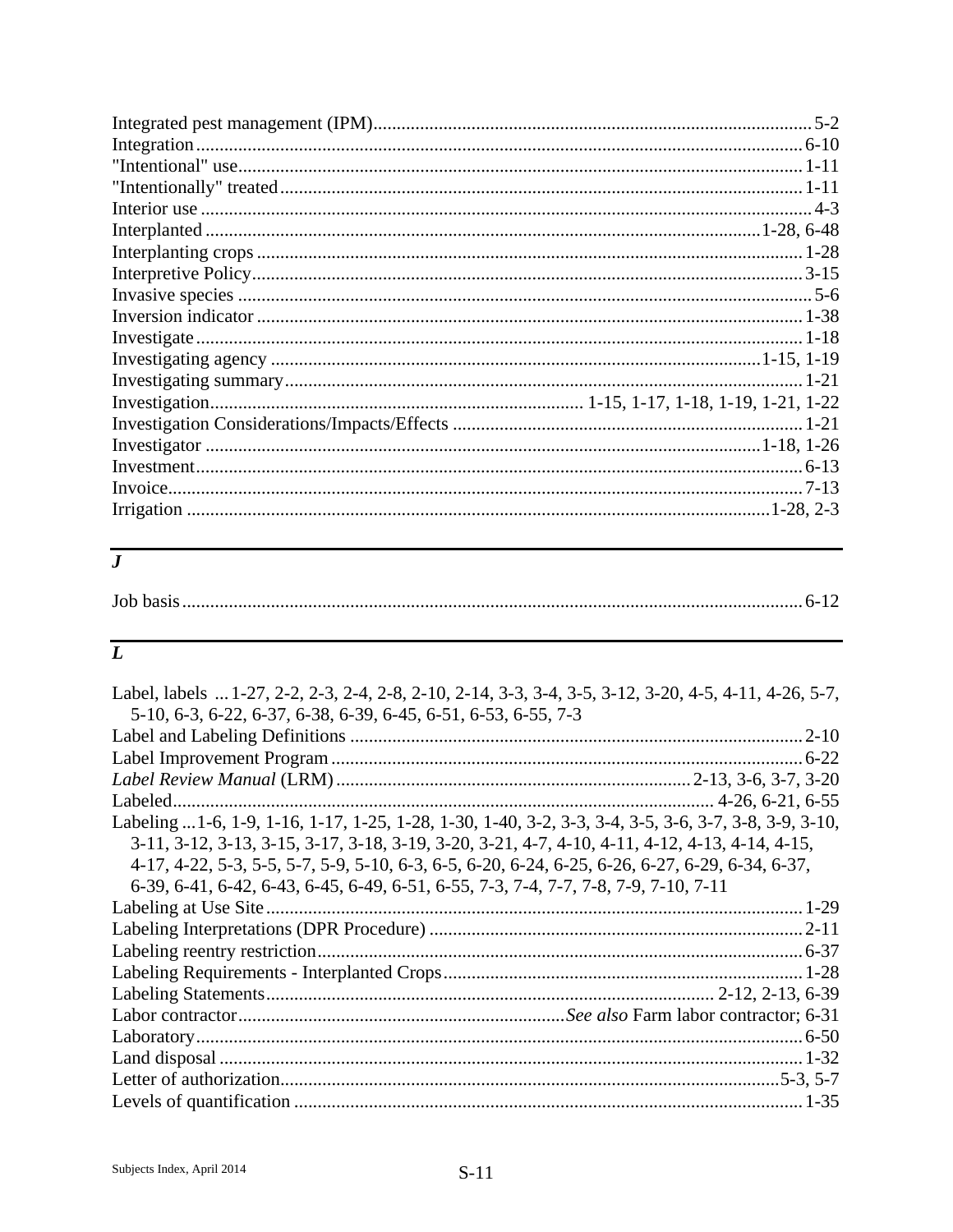## $\overline{M}$

| Manufacturer5-2, 5-3, 6-5, 6-39, 6-45, 6-46, 7-2, 7-3, 7-5, 7-8, 7-9, 7-10, 7-11, 7-12 |  |
|----------------------------------------------------------------------------------------|--|
|                                                                                        |  |
|                                                                                        |  |
|                                                                                        |  |
|                                                                                        |  |
|                                                                                        |  |
|                                                                                        |  |
|                                                                                        |  |
|                                                                                        |  |
|                                                                                        |  |
|                                                                                        |  |
|                                                                                        |  |
|                                                                                        |  |
|                                                                                        |  |
|                                                                                        |  |
|                                                                                        |  |
|                                                                                        |  |
|                                                                                        |  |
|                                                                                        |  |
|                                                                                        |  |
|                                                                                        |  |
|                                                                                        |  |
|                                                                                        |  |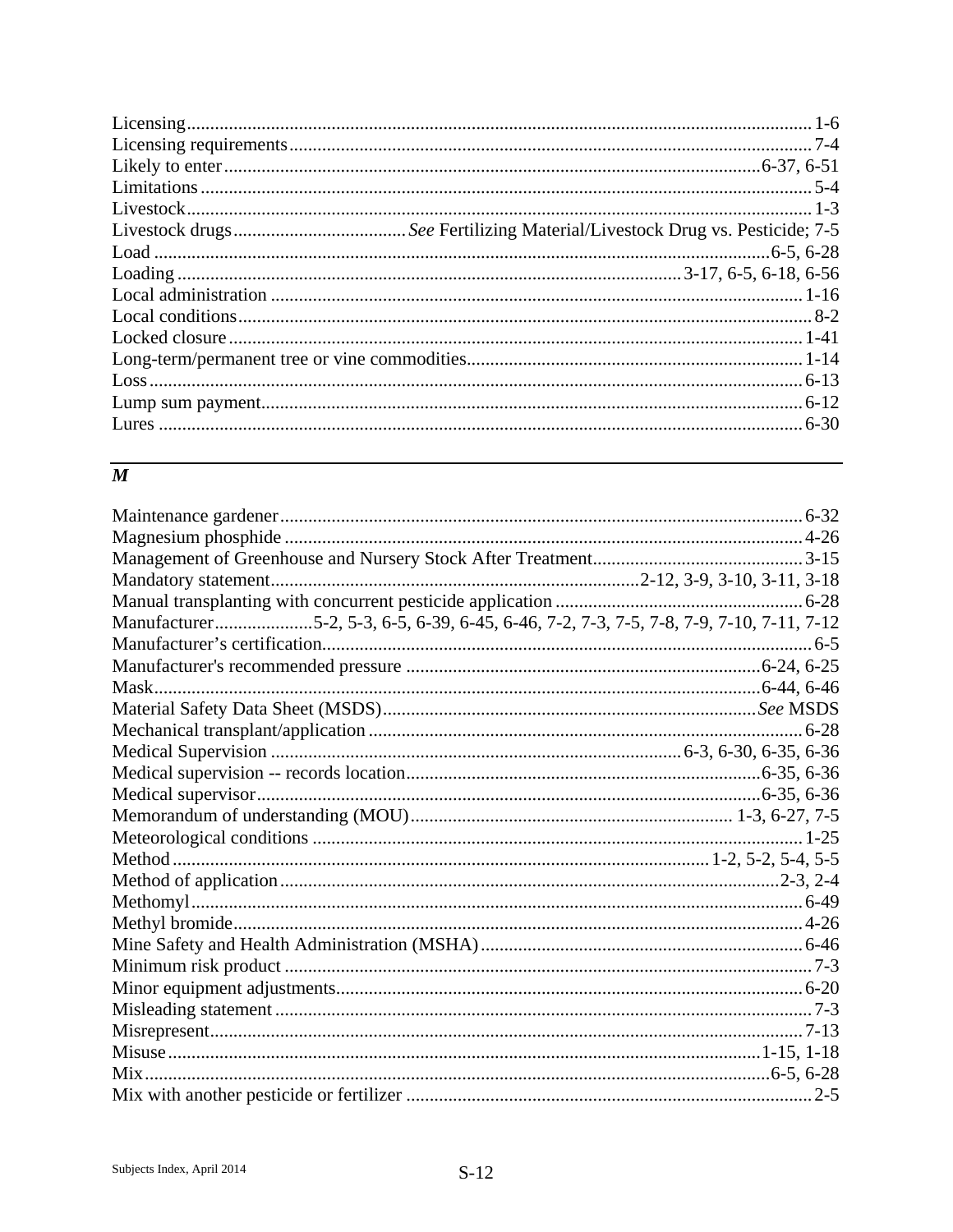# $\overline{N}$

| National Institute for Occupational Safety and Health (NIOSH)  6-24, 6-43, 6-46 |  |
|---------------------------------------------------------------------------------|--|
|                                                                                 |  |
|                                                                                 |  |
|                                                                                 |  |
|                                                                                 |  |
|                                                                                 |  |
|                                                                                 |  |
|                                                                                 |  |
|                                                                                 |  |
|                                                                                 |  |
|                                                                                 |  |
|                                                                                 |  |
|                                                                                 |  |
|                                                                                 |  |
|                                                                                 |  |
|                                                                                 |  |
|                                                                                 |  |
|                                                                                 |  |
|                                                                                 |  |
|                                                                                 |  |
|                                                                                 |  |
|                                                                                 |  |
|                                                                                 |  |
|                                                                                 |  |
|                                                                                 |  |
|                                                                                 |  |
|                                                                                 |  |
|                                                                                 |  |
|                                                                                 |  |
|                                                                                 |  |
|                                                                                 |  |
|                                                                                 |  |
|                                                                                 |  |
|                                                                                 |  |
|                                                                                 |  |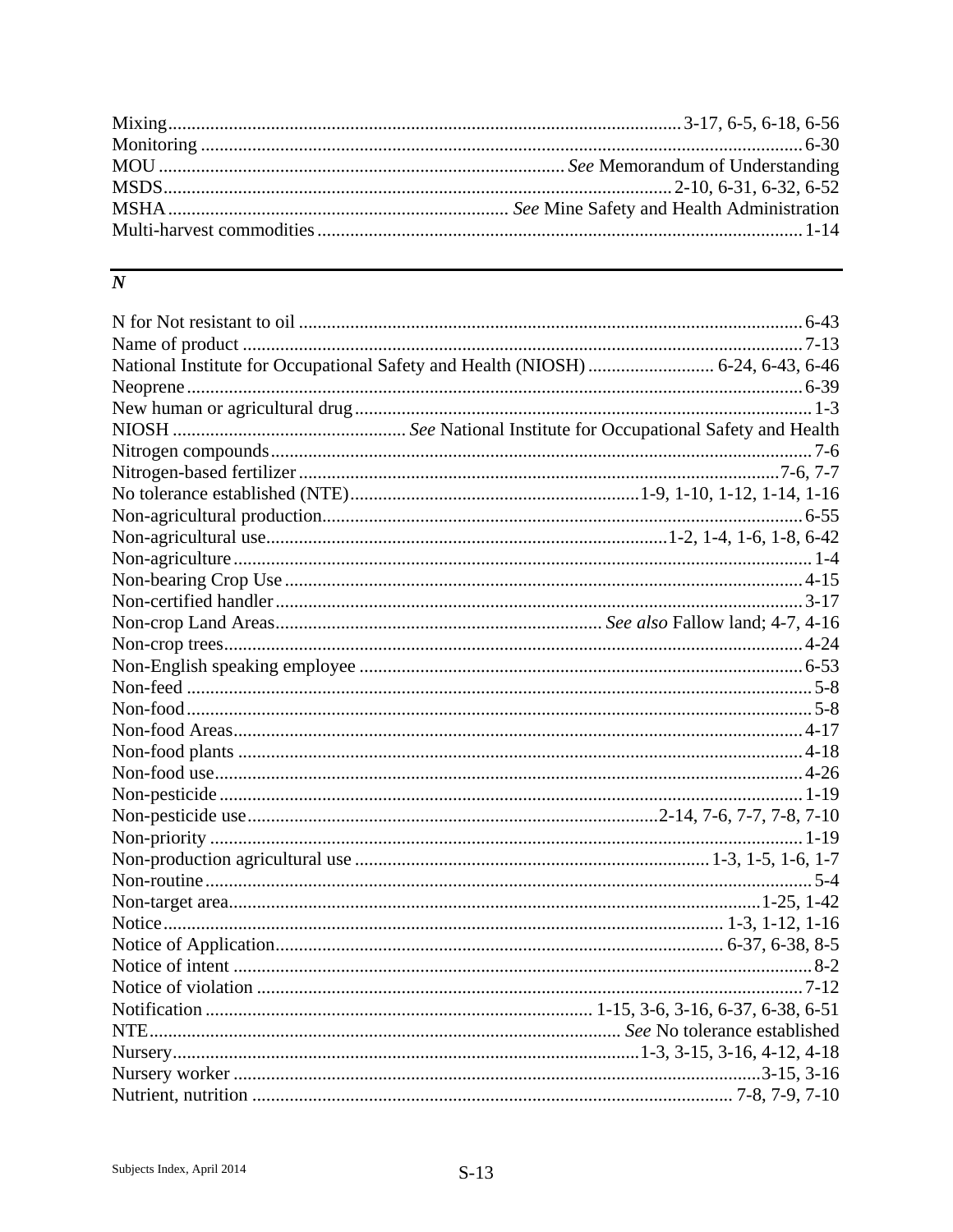|--|--|

#### $\overline{o}$

# $\overline{P}$

| Personal Protective Equipment (PPE) . 2-6, 2-7, 4-12, 6-3, 6-5, 6-7, 6-21, 6-25, 6-29, 6-39 - 6-46, |  |
|-----------------------------------------------------------------------------------------------------|--|
| $7 - 4$                                                                                             |  |
|                                                                                                     |  |
|                                                                                                     |  |
|                                                                                                     |  |
|                                                                                                     |  |
|                                                                                                     |  |
|                                                                                                     |  |
|                                                                                                     |  |
|                                                                                                     |  |
|                                                                                                     |  |
|                                                                                                     |  |
|                                                                                                     |  |
|                                                                                                     |  |
|                                                                                                     |  |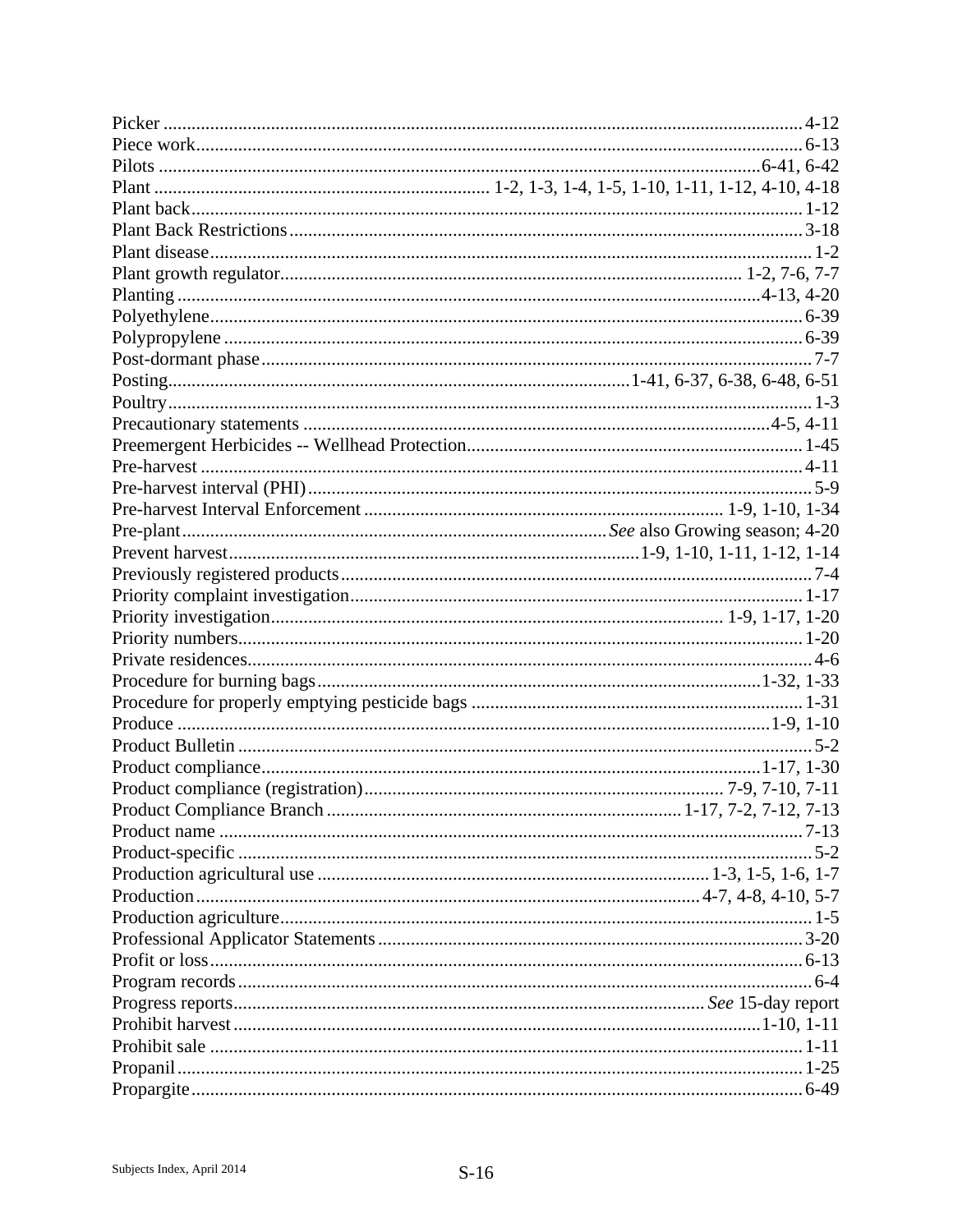# $\overline{\boldsymbol{\varrho}}$

|--|--|

# $\overline{R}$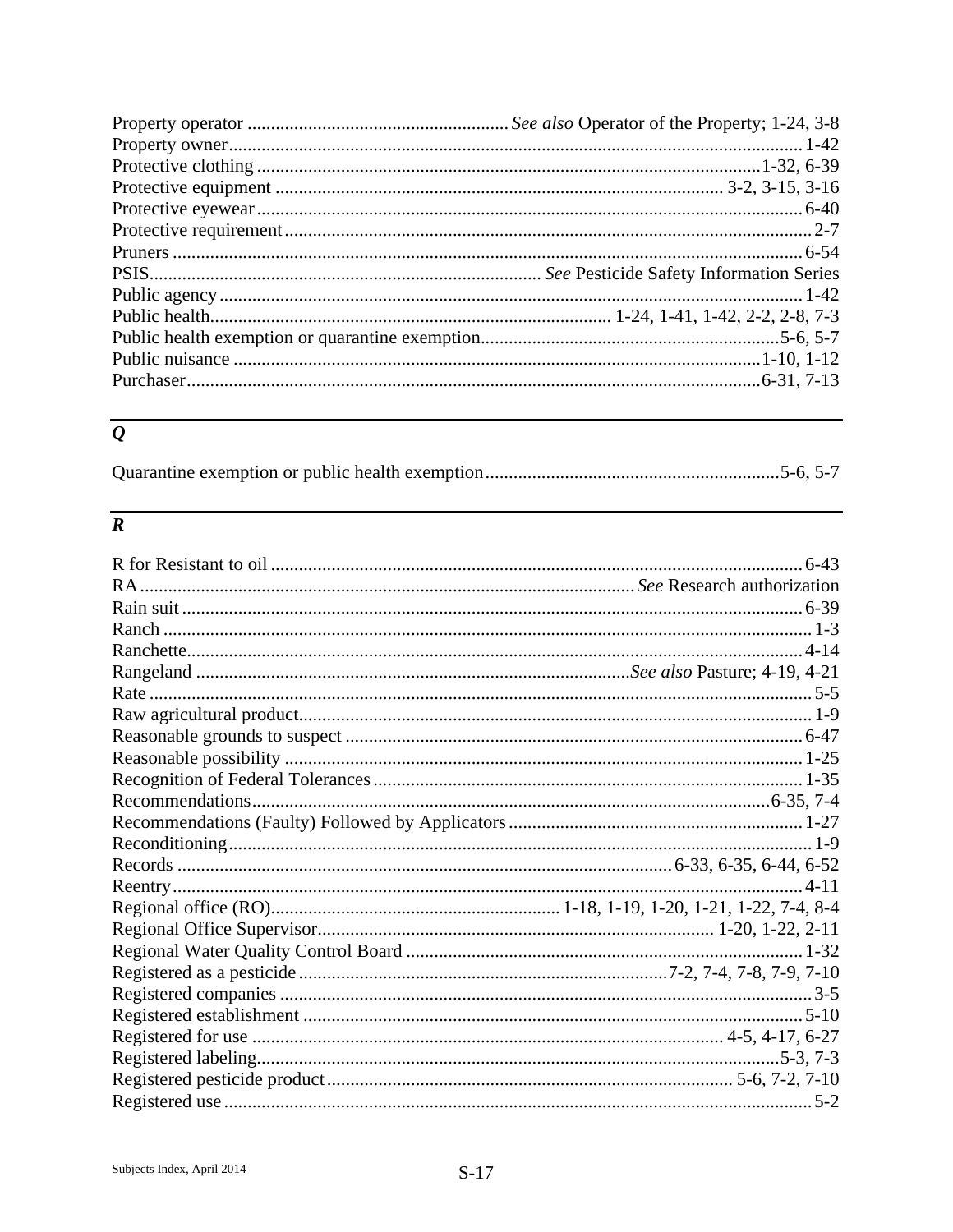| $7 - 4$                                              | Registrant  1-29, 1-39, 1-40, 2-5, 2-7, 2-13, 3-7, 3-20, 5-2, 5-3, 5-4, 5-10, 6-28, 6-31, 6-32, 7-2, |
|------------------------------------------------------|------------------------------------------------------------------------------------------------------|
|                                                      |                                                                                                      |
|                                                      |                                                                                                      |
|                                                      |                                                                                                      |
|                                                      |                                                                                                      |
|                                                      |                                                                                                      |
|                                                      |                                                                                                      |
|                                                      |                                                                                                      |
|                                                      |                                                                                                      |
|                                                      |                                                                                                      |
|                                                      |                                                                                                      |
|                                                      |                                                                                                      |
|                                                      |                                                                                                      |
|                                                      |                                                                                                      |
|                                                      |                                                                                                      |
|                                                      |                                                                                                      |
|                                                      |                                                                                                      |
|                                                      |                                                                                                      |
| $8-2 - 8-5$                                          | Research authorizationSee also General Requirements for Research Authorization;                      |
|                                                      |                                                                                                      |
|                                                      |                                                                                                      |
|                                                      |                                                                                                      |
|                                                      |                                                                                                      |
|                                                      |                                                                                                      |
|                                                      |                                                                                                      |
|                                                      |                                                                                                      |
|                                                      |                                                                                                      |
|                                                      |                                                                                                      |
|                                                      |                                                                                                      |
|                                                      |                                                                                                      |
|                                                      |                                                                                                      |
|                                                      |                                                                                                      |
|                                                      |                                                                                                      |
|                                                      |                                                                                                      |
|                                                      |                                                                                                      |
|                                                      | Restricted entry interval (REI) See also Notice of Application-Pubic Property; 3-15, 3-16, 4-10,     |
| 6-29, 6-37, 6-38, 6-48, 6-49, 6-50, 6-51, 6-54, 6-55 |                                                                                                      |
|                                                      |                                                                                                      |
|                                                      |                                                                                                      |
|                                                      |                                                                                                      |
|                                                      |                                                                                                      |
|                                                      |                                                                                                      |
|                                                      |                                                                                                      |
|                                                      |                                                                                                      |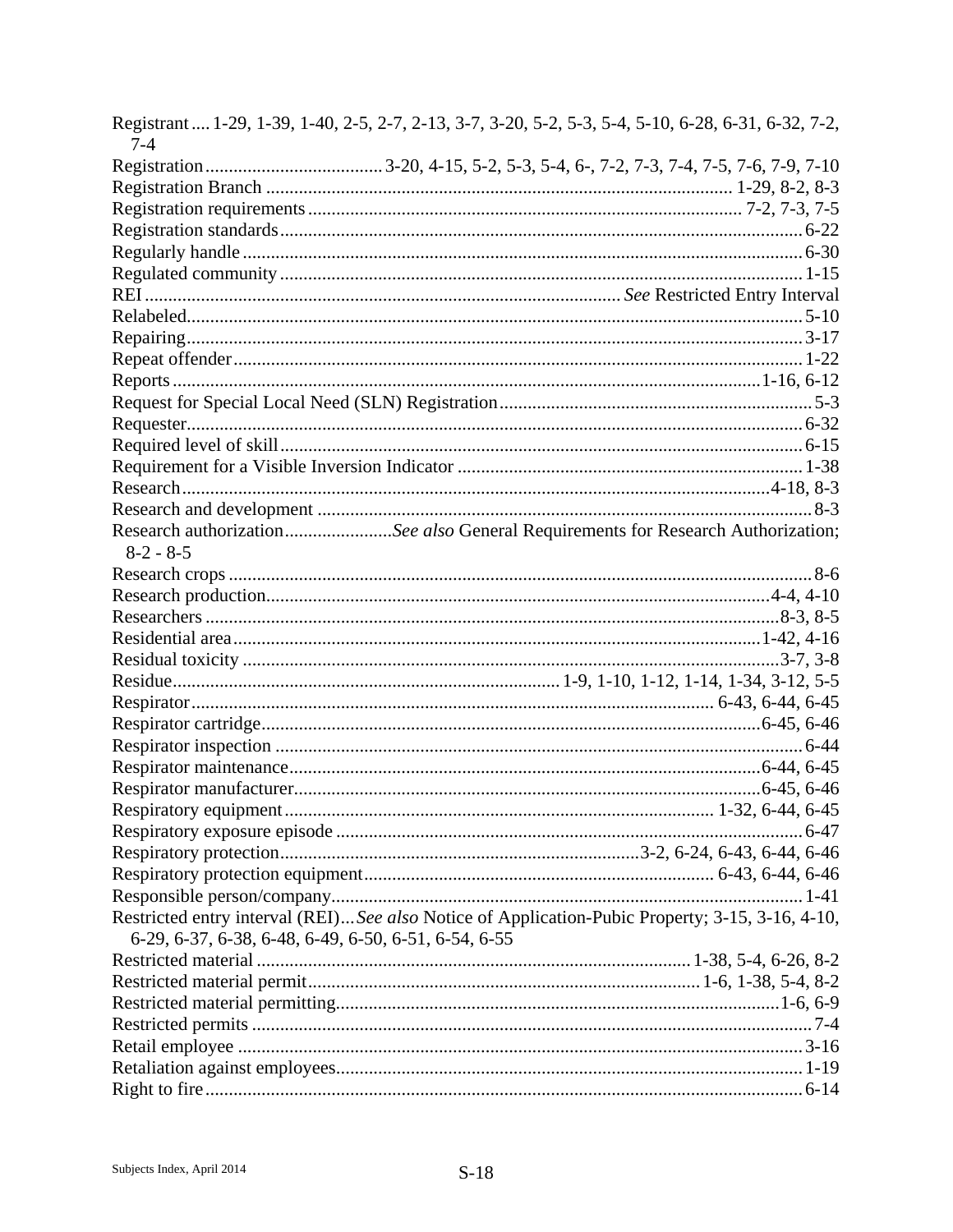## $\overline{S}$

| Section 18 See also FIFRA Section 18 Emergency Exemption of Federal and State Agencies;<br>$1-29$ , $2-10$ , $5-4$ , $5-5$ , $5-6$ , $5-7$ , $5-8$ |  |
|----------------------------------------------------------------------------------------------------------------------------------------------------|--|
|                                                                                                                                                    |  |
| Section 24(c) See also FIFRA Section 24(c) Special Local Needs; 2-10, 5-8, 5-9, 5-10                                                               |  |
|                                                                                                                                                    |  |
|                                                                                                                                                    |  |
|                                                                                                                                                    |  |
|                                                                                                                                                    |  |
|                                                                                                                                                    |  |
|                                                                                                                                                    |  |
|                                                                                                                                                    |  |
|                                                                                                                                                    |  |
|                                                                                                                                                    |  |
|                                                                                                                                                    |  |
|                                                                                                                                                    |  |
|                                                                                                                                                    |  |
|                                                                                                                                                    |  |
|                                                                                                                                                    |  |
|                                                                                                                                                    |  |
|                                                                                                                                                    |  |
|                                                                                                                                                    |  |
| Site  1-5, 1-12, 1-28, 1-29, 1-32, 1-33, 1-39, 1-44, 3-3, 3-6, 3-15, 3-17, 4-14, 6-24, 6-25, 6-26,<br>$6-27, 6-51$                                 |  |
|                                                                                                                                                    |  |
|                                                                                                                                                    |  |
|                                                                                                                                                    |  |
|                                                                                                                                                    |  |
|                                                                                                                                                    |  |
|                                                                                                                                                    |  |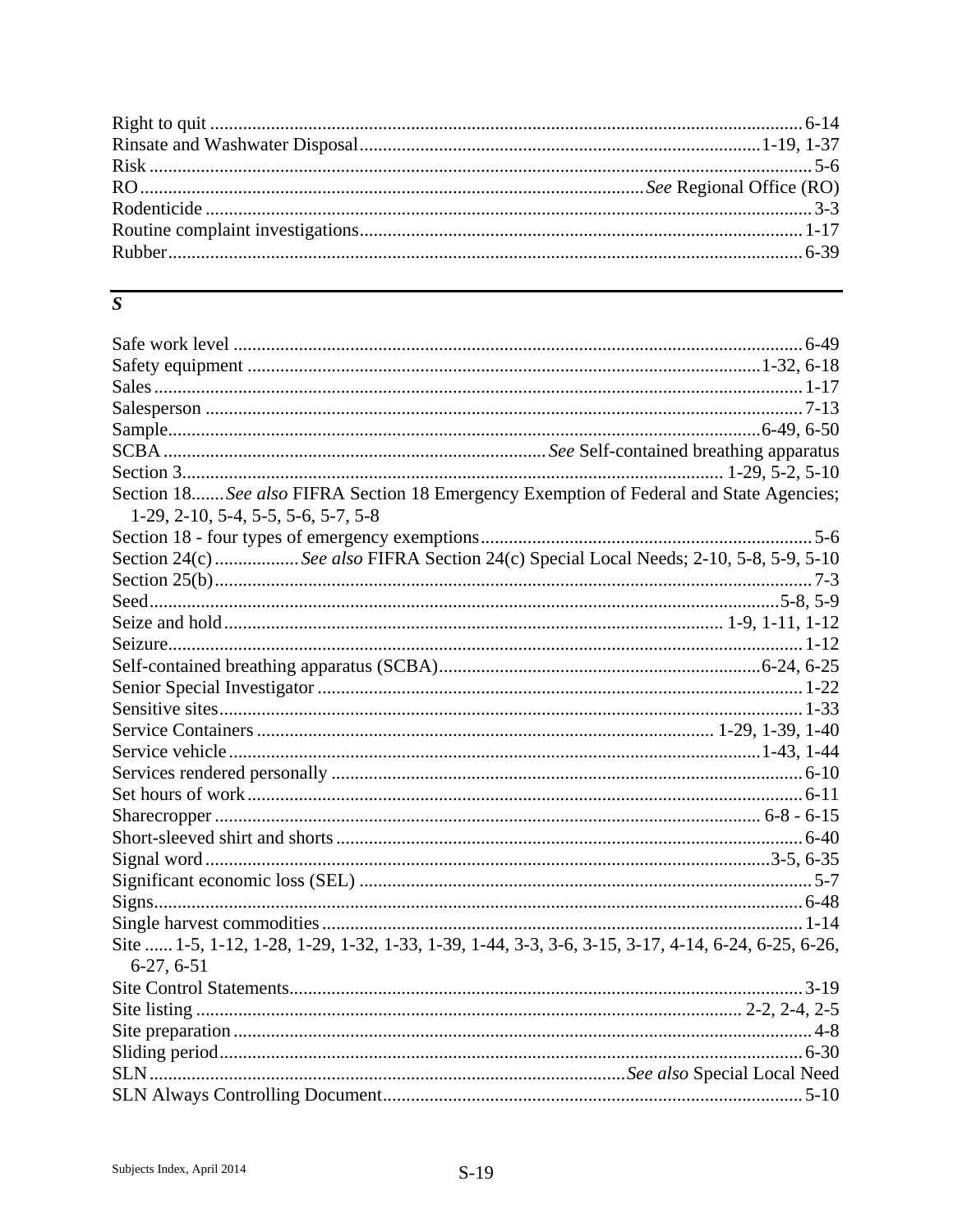| Specific Pesticide Use Determinations See also Nitrogen compounds, Phosphorous, |  |
|---------------------------------------------------------------------------------|--|
| Elemental sulfur, Sulfur dioxide; 7-6                                           |  |
|                                                                                 |  |
|                                                                                 |  |
|                                                                                 |  |
|                                                                                 |  |
|                                                                                 |  |
|                                                                                 |  |
|                                                                                 |  |
|                                                                                 |  |
|                                                                                 |  |
|                                                                                 |  |
|                                                                                 |  |
|                                                                                 |  |
|                                                                                 |  |
|                                                                                 |  |
|                                                                                 |  |
|                                                                                 |  |
|                                                                                 |  |
|                                                                                 |  |
|                                                                                 |  |
|                                                                                 |  |
|                                                                                 |  |
|                                                                                 |  |
|                                                                                 |  |
|                                                                                 |  |
|                                                                                 |  |
|                                                                                 |  |
|                                                                                 |  |
|                                                                                 |  |
|                                                                                 |  |
|                                                                                 |  |
|                                                                                 |  |
|                                                                                 |  |
|                                                                                 |  |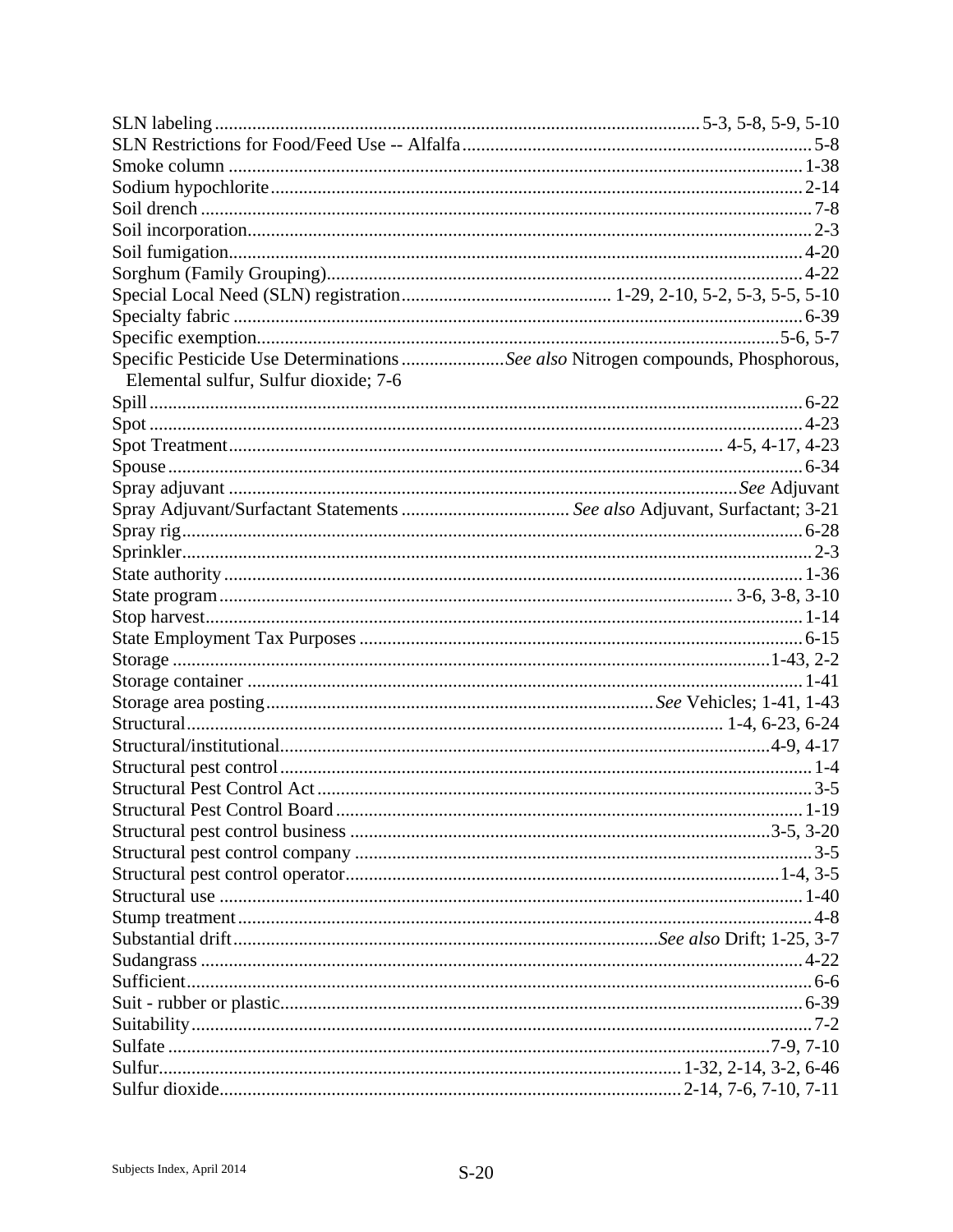## $\overline{T}$

| Tolerance 1-9, 1-10, 1-34, 1-35, 1-36, 2-3, 2-8, 3-18, 4-22, 5-2, 5-5, 5-8, 5-9, 8-5, 8-6 |  |
|-------------------------------------------------------------------------------------------|--|
|                                                                                           |  |
|                                                                                           |  |
|                                                                                           |  |
|                                                                                           |  |
|                                                                                           |  |
|                                                                                           |  |
|                                                                                           |  |
|                                                                                           |  |
|                                                                                           |  |
|                                                                                           |  |
|                                                                                           |  |
|                                                                                           |  |
|                                                                                           |  |
|                                                                                           |  |
|                                                                                           |  |
|                                                                                           |  |
|                                                                                           |  |
|                                                                                           |  |
|                                                                                           |  |
|                                                                                           |  |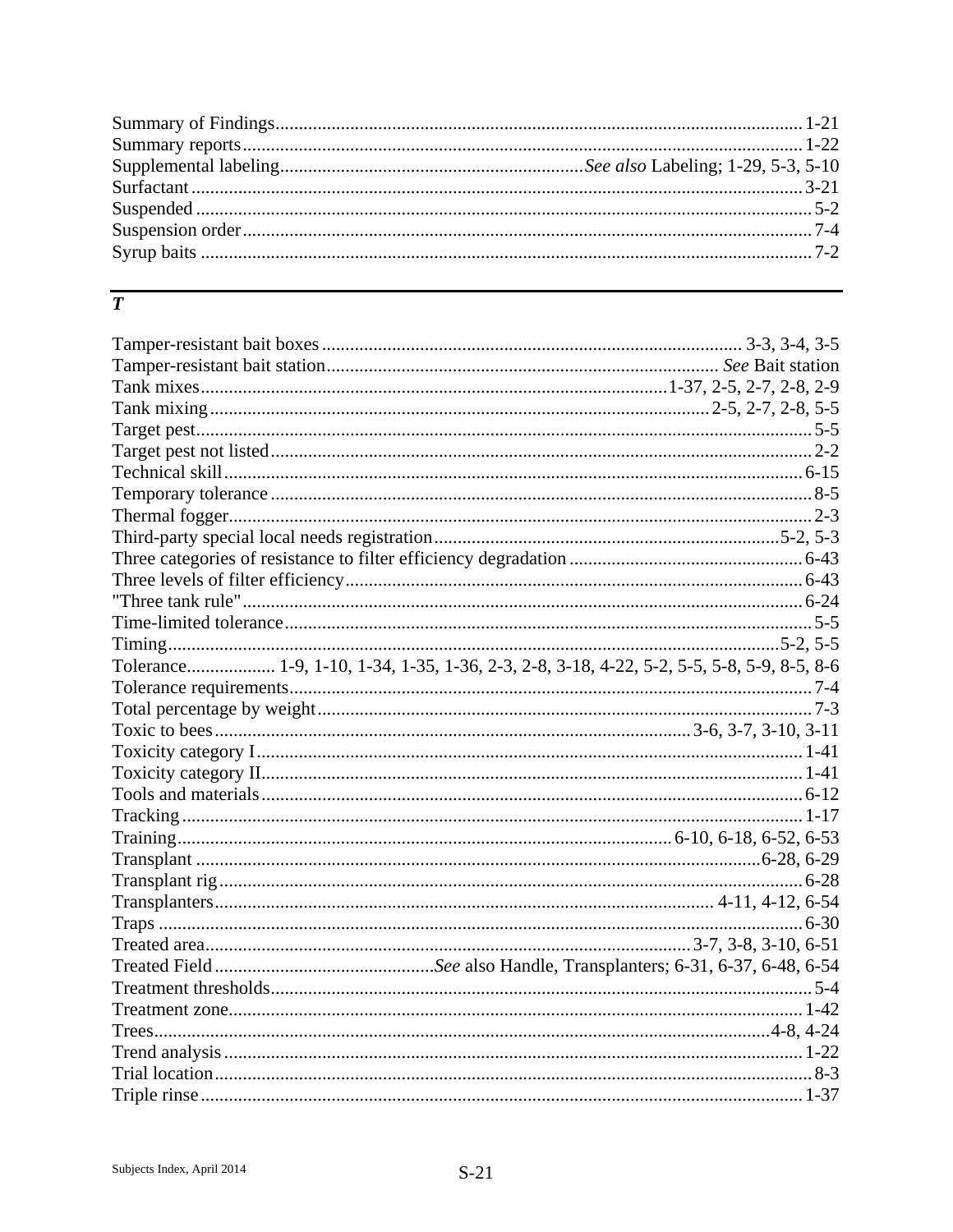#### $\overline{U}$

| Use in conflict 1-26, 1-27, 1-28, 1-37, 2-6, 2-7, 2-8, 2-9, 2-13, 3-4, 3-5, 3-7, 3-9, 3-10, 3-12, |
|---------------------------------------------------------------------------------------------------|
| $3-18, 5-3$                                                                                       |
|                                                                                                   |
|                                                                                                   |
|                                                                                                   |
|                                                                                                   |
|                                                                                                   |
|                                                                                                   |
|                                                                                                   |

#### $\overline{V}$

| Violate, Violations1-9, 1-10, 1-16, 1-18, 1-21, 1-24, 1-25, 1-26, 1-27, 1-28, 1-29, 1-30, 1-34, |  |
|-------------------------------------------------------------------------------------------------|--|
| $1-37, 1-42, 2-8, 5-5, 6-27$                                                                    |  |
|                                                                                                 |  |
|                                                                                                 |  |
|                                                                                                 |  |
|                                                                                                 |  |